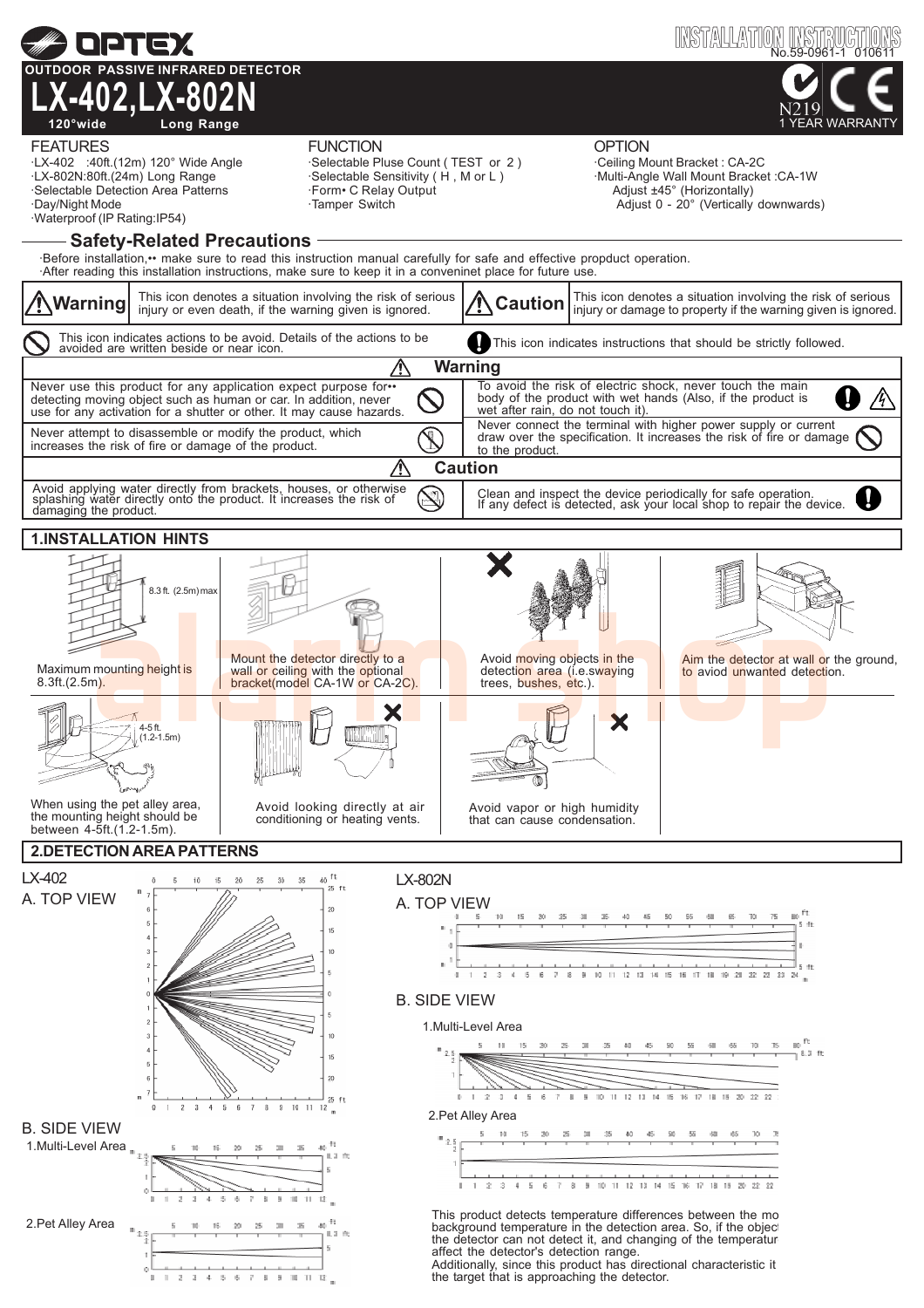### 3.DESCRIPTION AND OPERATION



## 4.INSTALLATION PROCEDURE

#### Installation on wall

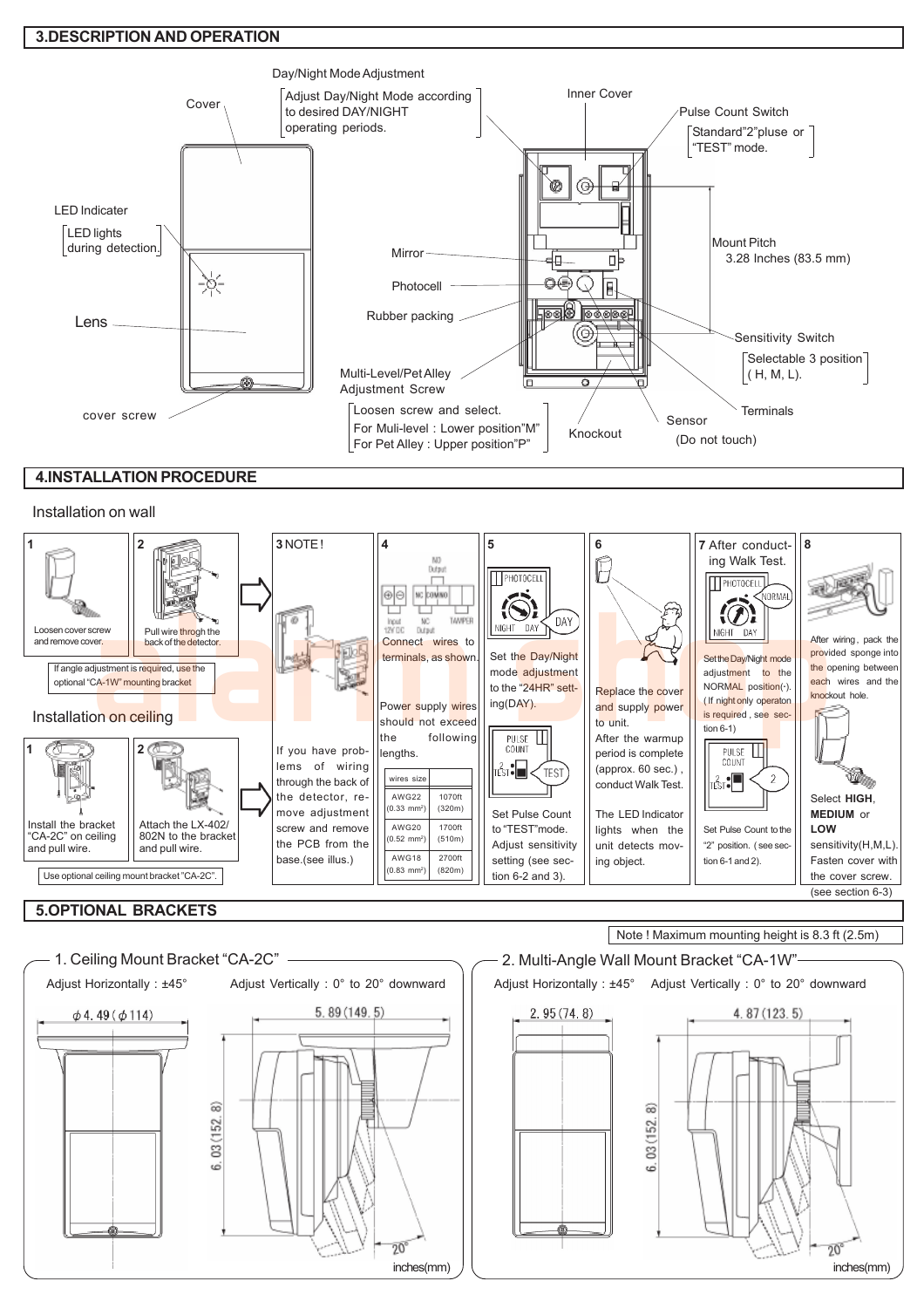## 6.SETTING AND ADJUSTMENT